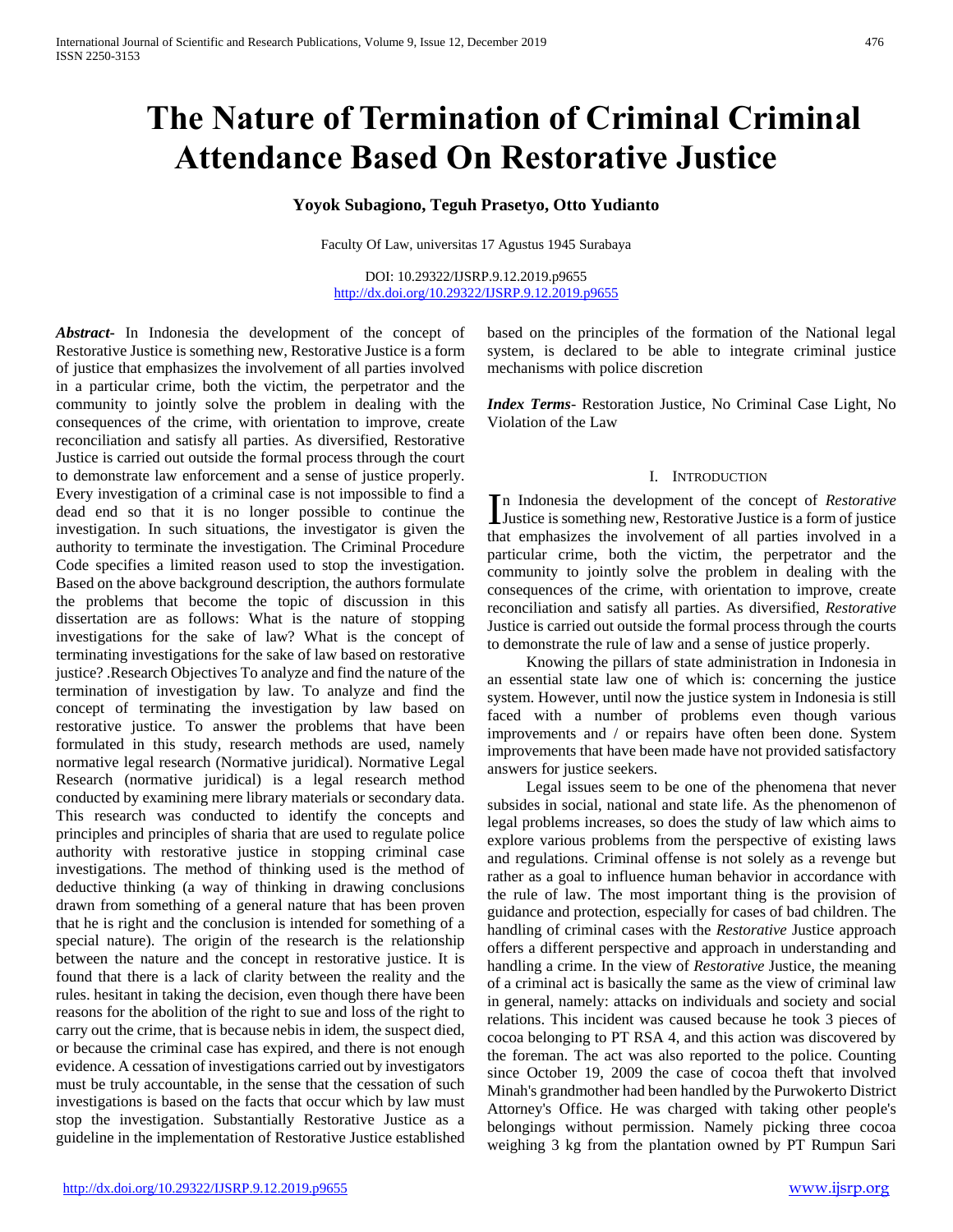Antan 4. How much is the loss for the theft of Rp 30,000 according to prosecutors. Or Rp 2,000 in the market .. As a result of his actions Grandma Minah was charged under article 362 of the Penal Code. With the threat of a sentence of six months in prison.

#### II. DISCUSSION

# **Police In Handling Criminal Cases Through** *Alternative Dispute Resolution* **(ADR)**

 *ADR (Alternative Dispute Resolution)* is relatively new in Indonesia, but actually consensus dispute resolutions have long been carried out by the community, which in essence emphasizes the deliberation of consensus agreements, kinship, peace and so on. Choice of Dispute Resolution or also referred to as Alternative Dispute Resolution, which in foreign terms is called Alternative Dispute Resolution, hereinafter abbreviated as ADR, is a concept that covers various forms of dispute resolution other than the judicial process through lawful ways, both based on consensus approach, such as negotiation, mediation and conciliation or not based on a consensus approach, such as arbitration. Arbitration takes place on the basis of an *adversarial* approach (dispute) that resembles a judicial process so as to produce a winning and losing party.

 Observers and practitioners discussing *Restorative* Justice so far victims are essentially excluded from the traditional criminal justice process. Victims are only needed as witnesses if needed, but in their decision-making policy they are not involved at all. Decision making is only done by a judge based on examination during the court process. "For the perpetrators of their involvement in the court is only passive, most of their participation and participation are represented and voiced by their lawyers.

 To realize the ideals of justice aspired so that a view of *Restorative* Justice emerges. The idea of *Restorative* Justice first appeared among criminal law experts as a reaction to the negative impact of applying criminal law (sanctions).

 Restructuring with the presence of *Restorative* Justice implies restructuring of *Restorative* Justice. In relation to rearranging the building of the Indonesian criminal law system, the term restructuring is very close to the meaning of reconstruction, namely: rebuilding the national criminal law system. So the two terms are very closely related to the problem of *law reform* and *law development,* specifically relating to reform or development of the criminal law system (*penal system reform / development* or often referred to briefly with the term penal reform).

# III. LAW AS THE BEHAVIOR OF POLICE INVESTIGATORS IN REALIZING LAW ENFORCEMENT

 Law enforcement is a series of processes to describe values, ideas and ideas that are quite abstract which are the objectives of law. The purpose of the law or the ideals of the law contains moral values such as justice and truth, these values must be able to be surprised in real reality. Law enforcement as a means to achieve legal objectives, then all personnel should be mobilized so that the law is able to work to realize moral values in the law, failure of the law to realize the legal value is a dangerous threat to the weakness of the existing law.

 Laws that are poor / weak in their implementation of moral values will be distant and isolated from their communities. And the success of law enforcement will determine and become a barometer of the legality of law in the midst of social reality. The law is made to be implemented, therefore the law cannot be separated from the community as the basis for the operation of the law.

 The main objective of *Restorative* Justice is to empower victims, where perpetrators are encouraged to pay attention to recovery. *Restorative* justice places great importance on meeting the victims' material, emotional and social needs. "The success of Restorative Justice is measured by how much the loss has been recovered by the perpetrators, not measured by how heavy the criminal dropped by the judge. In essence, as far as possible the perpetrators were expelled from criminal proceedings and from prison.

 In reality the law cannot strictly be applied to anyone or under any conditions as stated in the legislation. Things like this in criminal law are not only not in accordance with the purpose of criminal law, but will bring the consequences of people's lives to be heavy, difficult and unpleasant. Caused because all movements of community activities are regulated or sanctioned by regulations. To overcome this, it is left to the law enforcement officials themselves to test and screen each case that is entered for processing, this is called discretion.

## IV. THE PURPOSE OF IMPLEMENTING RESTORATIVE JUSTICE IN LIGHTLY CRIMINAL CASES

 The purpose of *restorative justice* is an effort or a new model approach in Indonesia that is very close to the principle of deliberation which is the soul of the nation (*volkgeist*) Indonesia itself. to provide the best solution in resolving private crime cases between people (*natuurlijkpersonen*) or legal entities (*recht personen*) by giving priority to the core problems of a crime.

 Important Settlement Objectives to pay attention to is the improvement of the social order of people who are disturbed due to crime. Restorative justice focuses on the process of criminal responsibility directly from the perpetrator to the victim and the community, if the perpetrators and victims and the community violated their rights feel they have achieved a justice through joint deliberation efforts then punishment (*ultimum remedium*) can be avoided.

 The application of restorative justice in criminal offense cases gives a freedom to the public in solving problems in the community in this case the resolution of minor criminal cases. The mediation may be used in the process of settling cases outside the conventional court, as part of restorative justice

#### V. CASE RELIEF INSTITUTIONS FOR THE PUBLIC INTEREST

 Currently in the legal system in Indonesia, it has begun to lead to the adoption of the *Restorative* Justice concept. But for the time being, it is still partially enforced and sees a very basic level of urgency, which can be found in Act Number 11 of 2012 concerning the Juvenile Justice System.

 As affirmed in Article 1 number 6 of the Law on the Juvenile Justice System, which confirms as follows: *Restorative*